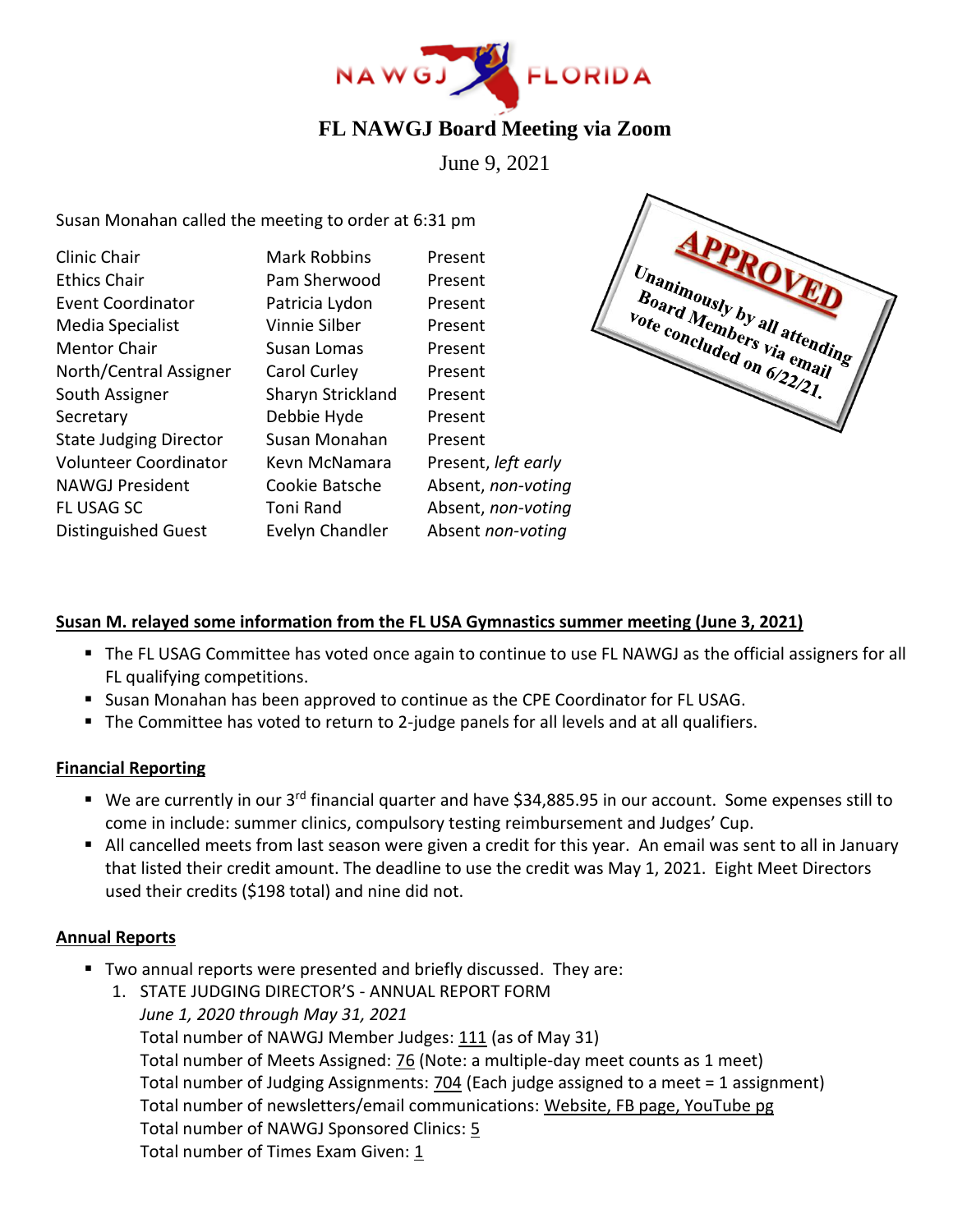## 2. FL JUDGES BY RATING

| $4/5 = 10%$<br>10=35%<br>$7/8 = 12%$<br>$N = 29%$ | <b>USAG RATED JUDGES - FLORIDA</b><br>(as of $5/23/21$ ) |     |                 |           |                 |                   |                   |
|---------------------------------------------------|----------------------------------------------------------|-----|-----------------|-----------|-----------------|-------------------|-------------------|
| $9 = 9%$<br>$B=5%$                                | 4/5                                                      | 7/8 | 9               | <b>10</b> | <b>National</b> | <b>Brevet USA</b> | <b>Brevet FIG</b> |
| <b>TOTAL - 186</b>                                | 70                                                       | 16  | 18              | 40        | 33              |                   |                   |
| Active - 113 (61%)                                |                                                          | 13  | 10 <sup>°</sup> | 40        | 33              | 5                 |                   |
| Inactive - 73 (39%)                               | 59                                                       | 3   | 8               | 0         |                 |                   |                   |

## **Testing Updates**

- Compulsory Levels 4-5:
	- $\circ$  On-line exams should be available through USA Gymnastics on August 1, 2021
	- o FL NAWGJ will reimburse the \$25 exam fee for all current FL NAWGJ members (1 time). Deadine to submit an exam receipt will be October 10, 2021.
- Optional Levels 8-10:
	- $\circ$  FL is offering 1 test in the 2021-2022 season. It is scheduled during the weekend of September 18-19 (Judges' Cup) at Wiregrass Sports Complex in Wesley Chapel.
	- o Beginning August 1, 2022 Optional written exams should be online, while the practical exam will continue to be required to be conducted live with a certified Test Administrator.
- National / Brevet Testing Eligibility:
	- o 51 FL judges are eligible to test National/Brevet in 2022. If all pass, then 49.5% of FL judges will have a National + rating.
	- $\circ$  Submission is now open and runs through midnight, November 1, 2021. All submissions should be sent to Marian Dykes, Evelyn Chandler and Susan Monahan.

**2022 National Judges' Cup:** Will be held in New Orleans, LA on January 7-9, 2022. Susan M. will update the application form, start promoting the opportunity and get the form uploaded onto our website. The Board will select the final applicant(s) at our next meeting in October 2021.

➢ **Recommendation to budget for and send one/two judges to the 2022 National Judges' Cup.** 

**Motion: Pam Sherwood Second: Kevn McNamara** *Passed unanimously*

**National Gymnastics Association (NGA)**: Some discussion ensued regarding NGA and how it impacts FL judging. This year there are only 2 meets that have indicated they will host NGA session(s) attached to their USAG qualifier. Judges who accept contracts for these meets will need to purchase an NGA membership and fulfill all necessary requirements (background check, Safe Sport, Concussion Course, etc.). For this year, judges will be contacted directly by the Assigner and asked if they are willing to accept an NGA session and comply with their membership rules. It is important that judges know there is NO negative consequence if they decide that they do not want to join NGA and this will not affect their availability for other meets on those weekends. Assigning will commence as usual based on our current standards (special requests, affiliation, location, rating, etc.).

**SJD Workshop 2021:** This years' SJD Workshop will be held in Seattle, WA on July 8-10, 2021. Due to a potential surgery, Susan M. is unable to attend this year and Debbie Hyde has agreed to step as her proxy.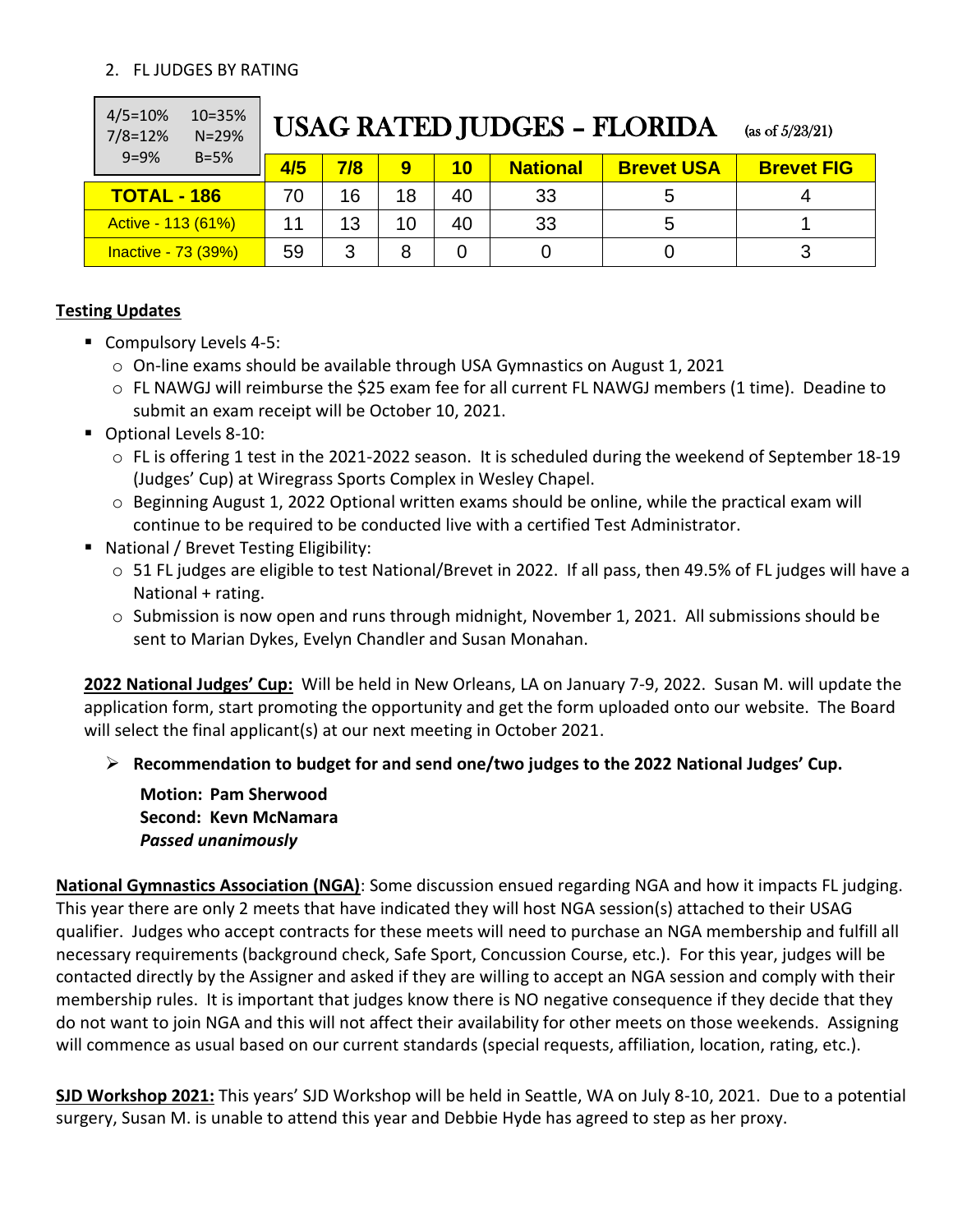### **Around The Table:**

- Event Coordinator Patricia Lydon: FL NAWGJ Judges' Cup is September 17-19, 2019 at Wiregrass Sports Complex. Three rooms have been set aside for our use (testing, meetings, etc.). Critique sheets need to be developed in order to align with the new routines. Susan L., Pam S. and Susan M. volunteered to assist in creating the sheets. Patricia will develop a Google doc to sign up for JC. Considerations include carpooling with full mileage, single drivers with reduced mileage and hotel room needs. Gift suggestions for the judges is needed.
- Mentor Chair Susan Lomas: Currently there are 15 people who have inquired about becoming a judge. Susan always communicates with these people and sends them information. She is encouraging them to attend the practice judging clinic in Melbourne in August. She is also in the process of organizing a committee of 3 to 4 people to slimline the mentoring process more affectively.
- Volunteer Chair Kevn McNamara: We had 17 volunteers for 9/10 Regionals in Bradenton in April (15 from FL and 2 from SC) and 38 volunteers for Nationals in Daytona in May (34 from FL and 4 from other states). We provided judges' gifts for a total of 43 judges (9 for Regionals & 34 for Nationals) at a cost of \$682.12 – all expenses for Volunteers and judges' gifts came in under budget. The next volunteer opportunities are Level 6-8 Training Camp in St. Pete (TBT) on July 23-24, followed by Judges' Cup in September.
- Assigners Carol Curley & Sharyn Strickland: It is hoped that assigning will be back to normal this season. It is anticipated that USA Gymnastics will set a priority assigning guideline as in years' past, i.e. –
	- 1. Those who have tested/passed the new compulsory routines (expiration 12/31/2029).
	- 2. Those who have tested/failed the new compulsory routines (expiration 12/31/2021).
	- 3. Those who have not yet tested the new compulsory routines (expiration 12/31/2021).
- Ethics Chair Pam Sherwood: National NAWGJ has created 2 new canons. They are:
	- 1. You cannot give out the judges' contact list or use the judges' contact list for non-NAWGJ business.
	- 2. Judges should not claim that they were at a clinic when they did not attend it.

Pam also plans to put out a reminder that judges should be cognizant of what they post on social media. There have not been any Covid updates from USA Gymnastics or NAWGJ.

- Clinic Chair Mark Robbins: Summer 2021 clinics are all set and Mark is following up with Cookie's work in putting these together while Mark was gone. Next project is the Fall Brush Ups and Mark plans to contact the previous coordinators and utilize the same format at in 2020. It proved to be successful. A bit of brainstorming commenced about Test Prep clinics in 2022, but no decisions were made yet.
- Media Specialist Vinnie Silber: Our Facebook page has 662 members (friends) and is up 97%. We're getting several likes and shares from other states. Our NAWGJ FL website has also been well received. At the completion of his report, Vinnie announced that he is retiring from judging and therefore needs to also resign from his position on the FL NAWGJ Board. Susan M. has accepted his resignation and this will become effective on July 31, 2021.

**Open Forum:** Susan M. asked Vinnie to leave the meeting so the remainder of the members could discuss the future of the Media Specialist position. Vinnie signed off and much discussion followed. Due to his valuable and experienced skill set, Susan M. suggested that Vinnie be appointed to the position, thus making it a non-voting position on the Board. Some members felt that we should continue to keep it a voting position and offer it up to the general membership to promote "new blood" and opportunity. Every member voiced an opinion and then Susan M. called for a motion and a vote.